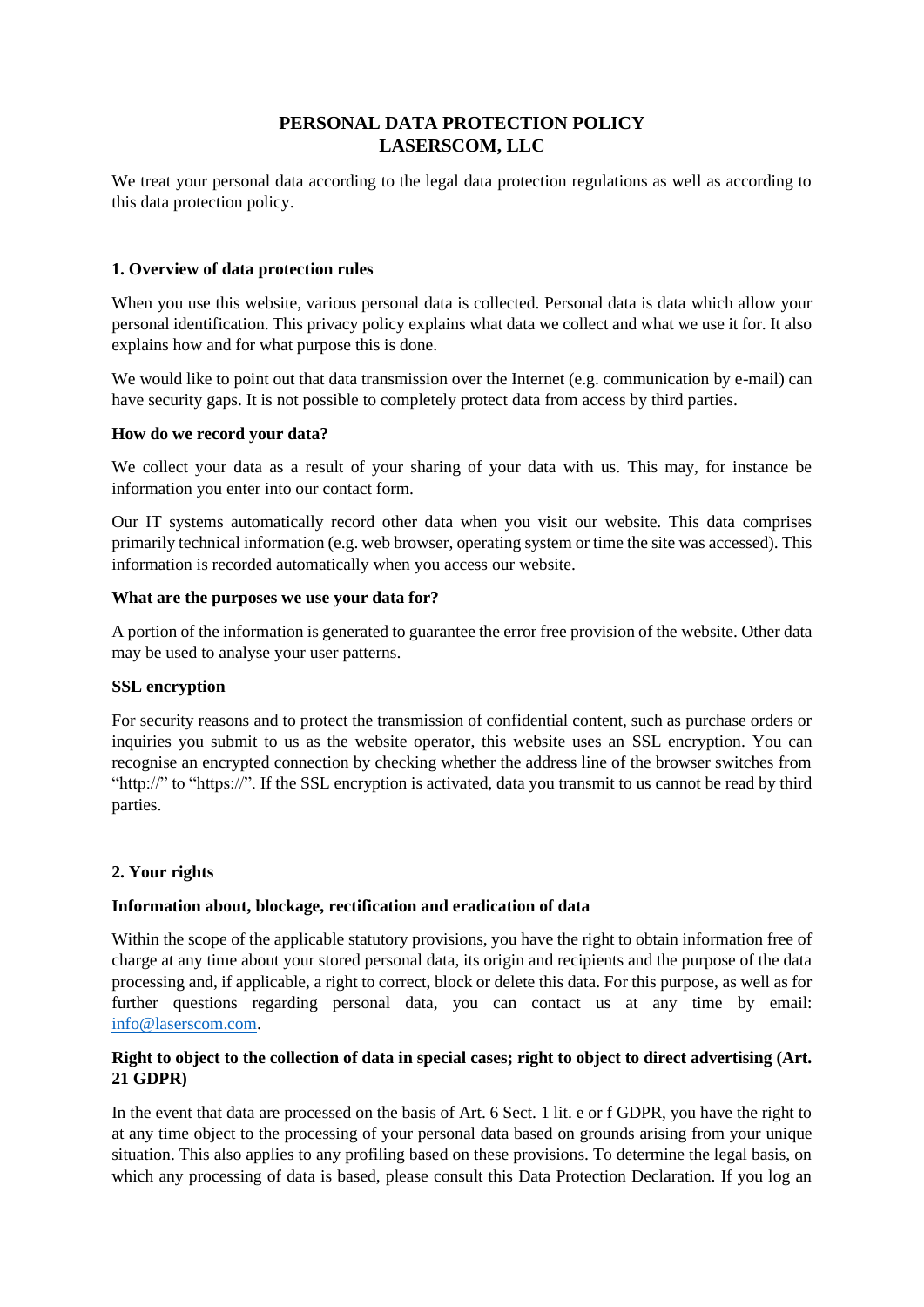objection, we will no longer process your affected personal data, unless we are in a position to present compelling protection worthy grounds for the processing of your data, that outweigh your interests, rights and freedoms or if the purpose of the processing is the claiming, exercising or defence of legal entitlements (objection pursuant to Art. 21 Sect. 1 GDPR).

If you are a customer of ours, your data can also be used for direct advertising if it concerns the same or similar topics in connection with the products and services, we provided to you. If your personal data is being processed in order to engage in direct advertising, you have the right to at any time object to the processing of your affected personal data for the purposes of such advertising. This also applies to profiling to the extent that it is affiliated with such direct advertising. If you object, your personal data will subsequently no longer be used for direct advertising purposes (objection pursuant to Art. 21 Sect. 2 GDPR).

# **Right to log a complaint with the competent supervisory agency**

In the event of violations of the GDPR, data subjects are entitled to log a complaint with a supervisory agency, in particular in the member state where they usually maintain their domicile, place of work or at the place where the alleged violation occurred. The right to log a complaint is in effect regardless of any other administrative or court proceedings available as legal recourses.

# **Right to data portability**

You have the right to demand that we hand over any data we automatically process on the basis of your consent or in order to fulfil a contract be handed over to you or a third party in a commonly used, machine readable format. If you should demand the direct transfer of the data to another controller, this will be done only if it is technically feasible.

# **Right to demand processing restrictions**

You have the right to demand the imposition of restrictions as far as the processing of your personal data is concerned. To do so, you may contact us at any time at the address provided in section "Information Required by Law." The right to demand restriction of processing applies in the following cases:

- In the event that you should dispute the correctness of your data archived by us, we will usually need some time to verify this claim. During the time that this investigation is ongoing, you have the right to demand that we restrict the processing of your personal data.
- If the processing of your personal data was/is conducted in an unlawful manner, you have the option to demand the restriction of the processing of your data in lieu of demanding the eradication of this data.
- If we do not need your personal data any longer and you need it to exercise, defend or claim legal entitlements, you have the right to demand the restriction of the processing of your personal data instead of its eradication.
- If you have raised an objection pursuant to Art. 21 Sect. 1 GDPR, your rights and our rights will have to be weighed against each other. As long as it has not been determined whose interests prevail, you have the right to demand a restriction of the processing of your personal data.

If you have restricted the processing of your personal data, these data – with the exception of their archiving – may be processed only subject to your consent or to claim, exercise or defend legal entitlements or to protect the rights of other natural persons or legal entities or for important public interest reasons cited by the European Union or a member state of the EU.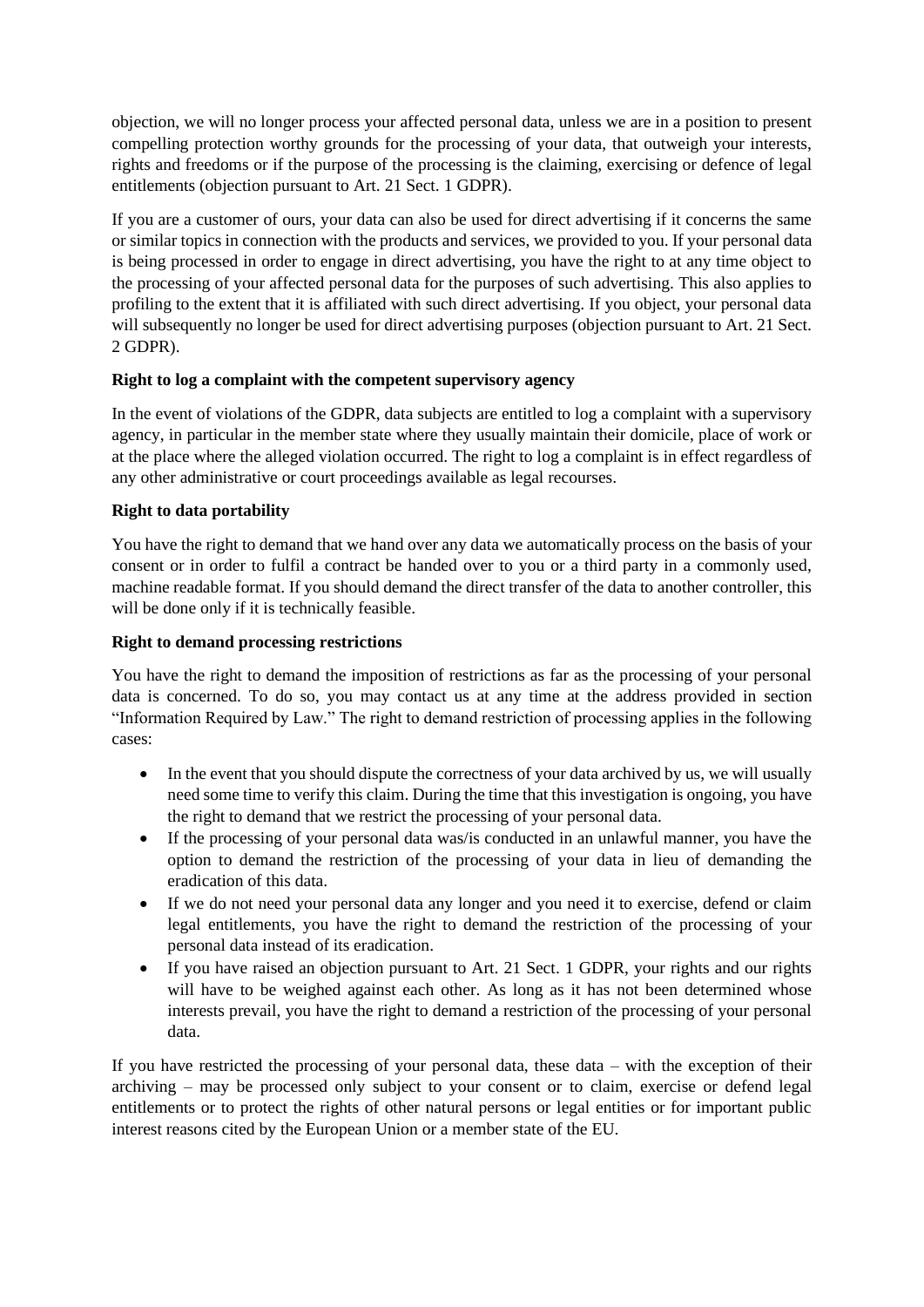### **Rejection of unsolicited e-mails**

We herewith object to the use of contact information published in conjunction with the mandatory information to be provided in section "Information Required by Law" to send us promotional and information material that we have not expressly requested. The operators of this website and its pages reserve the express right to take legal action in the event of the unsolicited sending of promotional information, for instance via SPAM messages.

# **3. Recording of data on our website**

# **Cookies**

In some instances, our website and its pages use so-called cookies. Cookies do not cause any damage to your computer and do not contain viruses. The purpose of cookies is to make our website more user friendly, effective and more secure. Cookies are small text files that are placed on your computer and stored by your browser.

Most of the cookies we use are so-called "session cookies." They are automatically deleted after your leave our site. Other cookies will remain archived on your device until you delete them. These cookies enable us to recognise your browser the next time you visit our website.

You can adjust the settings of your browser to make sure that you are notified every time cookies are placed and to enable you to accept cookies only in specific cases or to exclude the acceptance of cookies for specific situations or in general and to activate the automatic deletion of cookies when you close your browser. If you deactivate cookies, the functions of this website may be limited.

## **Essential Cookies**

Cookies that are required for the performance of the electronic communications transaction or to provide certain functions you want to use, are stored on the basis of Art. 6 Sect. 1 lit. f GDPR (legitimate interest or pre-contractual measures/fulfilment of contract). The website operator has a legitimate interest in storing cookies to ensure the technically error free and optimised provision of the operator's services. If other cookies (e.g. cookies for the analysis of your browsing patterns) should be stored, they are addressed separately in this Data Protection Declaration.

### **Server log files**

The provider of this website and its pages automatically collects and stores information in so-called server log files, which your browser communicates to us automatically. The information comprises:

- The type and version of browser used
- The used operating system
- Referrer URL
- The hostname of the accessing computer
- The time of the server inquiry
- The IP address

This data is not merged with other data sources.

This data is recorded on the basis of Art. 6 Sect. 1 lit. f GDPR (legitimate interest). The operator of the website has a legitimate interest in the technically error free depiction and the optimization of the operator's website. In order to achieve this, server log files must be recorded.

### **Contact form**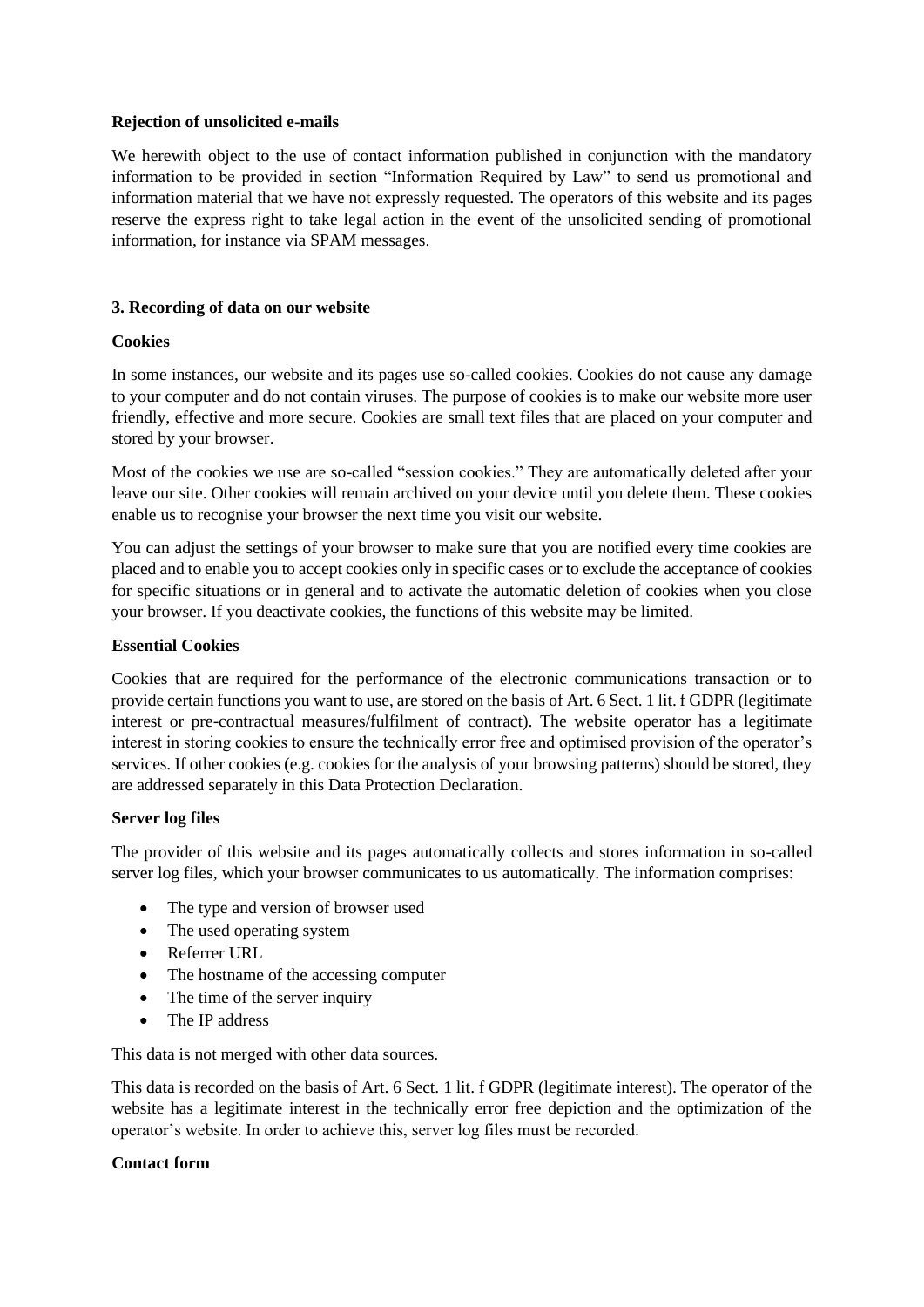If you submit inquiries to us via our contact form, the information provided in the contact form as well as any contact information provided therein will be stored by us in order to handle your inquiry and in the event that we have further questions. We will not share this information without your consent.

Hence, the processing of the data entered into the contact form occurs exclusively based on your consent (Art. 6 Sect. 1 lit. a GDPR) or, if you wish to conclude a contract with us or if you have any questions about it (Art. 6 para. 1 lit. b GDPR). You have the right to revoke at any time any consent you have already given us. To do so, all you are required to do is sent us an informal notification via e-mail [info@laserscom.com.](mailto:info@laserscom.com) This shall be without prejudice to the lawfulness of any data collection that occurred prior to your revocation.

The information you have entered into the contact form shall remain with us until you ask us to eradicate the data, revoke your consent to the archiving of data or if the purpose for which the information is being archived no longer exists (e.g. after we have concluded our response to your inquiry). This shall be without prejudice to any mandatory legal provisions – in particular retention periods.

## **Processing of data (customer and contract data)**

We collect, process and use personal data only to the extent necessary for the establishment, content organization or change of the legal relationship (data inventory). These actions are taken on the basis of Art. 6 Sect. 1 lit. b GDPR, which permits the processing of data for the fulfilment of a contract or pre-contractual actions. We collect, process and use personal data concerning the use of our website (usage data) only to the extent that this is necessary to make it possible for users to utilize the services and to bill for them.

## **Data transfer upon closing of contracts for services and digital content**

We share personal data with third parties only if this is necessary in conjunction with the handling of the contract; for instance, with the financial institution tasked with the processing of payments.

Any further transfer of data shall not occur or shall only occur if you have expressly consented to the transfer. Any sharing of your data with third parties in the absence of your express consent, for instance for advertising purposes, shall not occur.

The basis for the processing of data is Art. 6 Sect. 1 lit. b GDPR, which permits the processing of data for the fulfilment of a contract or for pre-contractual actions.

### **4. Analysis tools and advertising**

### **Google Analytics**

This website uses functions of the web analysis service Google Analytics. The provider of this service is Google Irland Ltd. (Gordon House, Barrow Street, Dublin 4, Irland, hereinafter referred to as Google Analytics).

Google Analytics uses so-called cookies. Cookies are text files, which are stored on your computer and that enable an analysis of the use of the website by users. The information generated by cookies on your use of this website is usually transferred to a Google server in the United States, where it is stored.

The storage of Google Analytics cookies and the utilization of this analysis tool are based on Art. 6 Sect. 1 lit. a GDPR, with your consent.

When using this service, data may be transferred outside the EU in accordance with the above information on transfer to third countries.